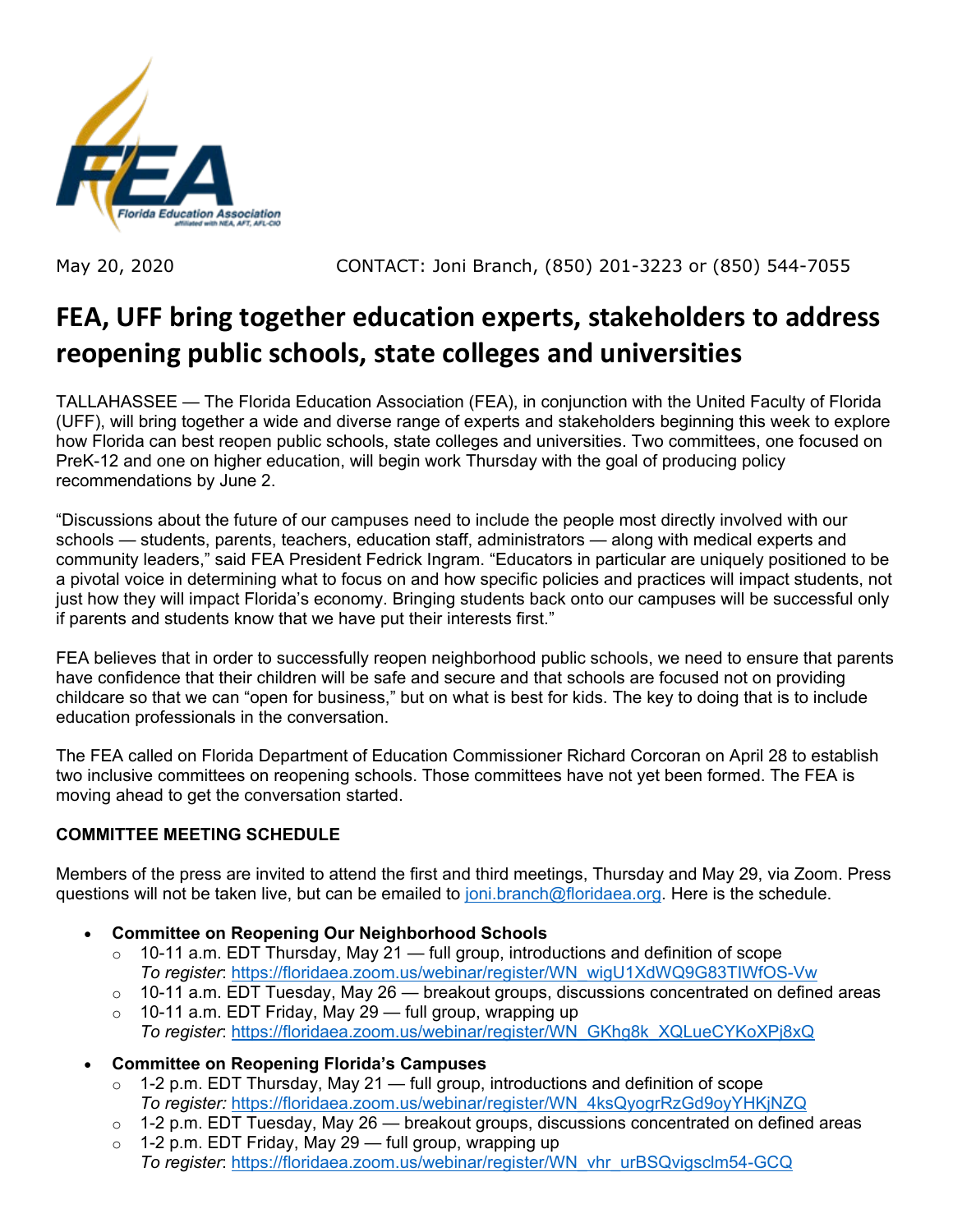#### **COMMITTEE MEMBERS**

Please note that the membership lists are subject to change.

• **Committee on Reopening Our Neighborhood Schools** Chair: Fedrick Ingram, FEA president Andrew Spar, FEA vice-president Carole Gauronskas, FEA secretary/treasurer Jairus Williams, FAMU student and president of Student FEA Linda Kearschner, president of Florida PTA Adora Obi Nweze, NAACP state president State Rep. Kamia Brown State Sen. Janet Cruz Rocky Hanna, superintendent of Leon County Schools Rev. James T. Golden, Pastors for Florida's Children Liz Snowden, small business owner Angie Gallo, Orange County School Board member Rosanne Wood, Leon County School Board member Hannah Ard, Escambia County middle/high school science teacher Al Culp, Escambia County science teacher Sheila Watson, Leon County prek teacher Andrew Burk, St. Johns County teacher Quinetta Ryal, Collier County counselor Curtis Richardson, Tallahassee city commissioner David Richardson, Miami Beach city commissioner Carol Cleaver, Escambia County teacher Angela Callahan, Baker EA president Pura Scott, parent Suzanne Minor, M.D., FAAFP Johanna Lopez, executive director of Voces Unidos

### • **Committee on Reopening Florida's Campuses** Kyleigh Jackson, UCF student Romina Montenegro, FIU student Jairus Williams, FAMU student Adela Ghadimi, FSU graduate assistant Sharon LaSure-Roy, parent of UCF student Elizabeth Key-Raimer, HCC Chapter president, parent of FIU student Christina Drake, former Polytechnic trustee and faculty Kathleen Wilson, former FIU trustee, vice provost for faculty, UFF member Maria Rodriguez, executive director, Florida Immigrant Coalition Angie Nixon, director, FSPU-Higher Education Lori Shad, trustee, JASMYN Eric Terry, DBA, professor, School of Business, Miami-Dade College Deborah Ferrari, R.N., professor of Nursing, FSCJ Elizabeth Ramsay, M.A., president, UF-MDC Laura Earle, DVM, professor of Veterinary Science, EFSC Joseph Silver, Ph.D., adjunct professor, Biological Sciences, LSSC

Caitlin Gille, M.S., professor of Zoology, PHSC

Meredith Mountford, Ph.D., associate professor, Educational Leadership, FAU

Marlene Morales, Ph.D., professor, School of Education, MDC

Patricia Smith, M.S., adjunct professor, Biology, Seminole State

Jaffar Ali, Ph.D., professor of Mathematics, FGCU

Syed Zafar, M.D.

Tiffany Parisi, MPH, CPH, community crisis and recovery expert Tracye Polson, Ph.D., LCSW, mental health professional